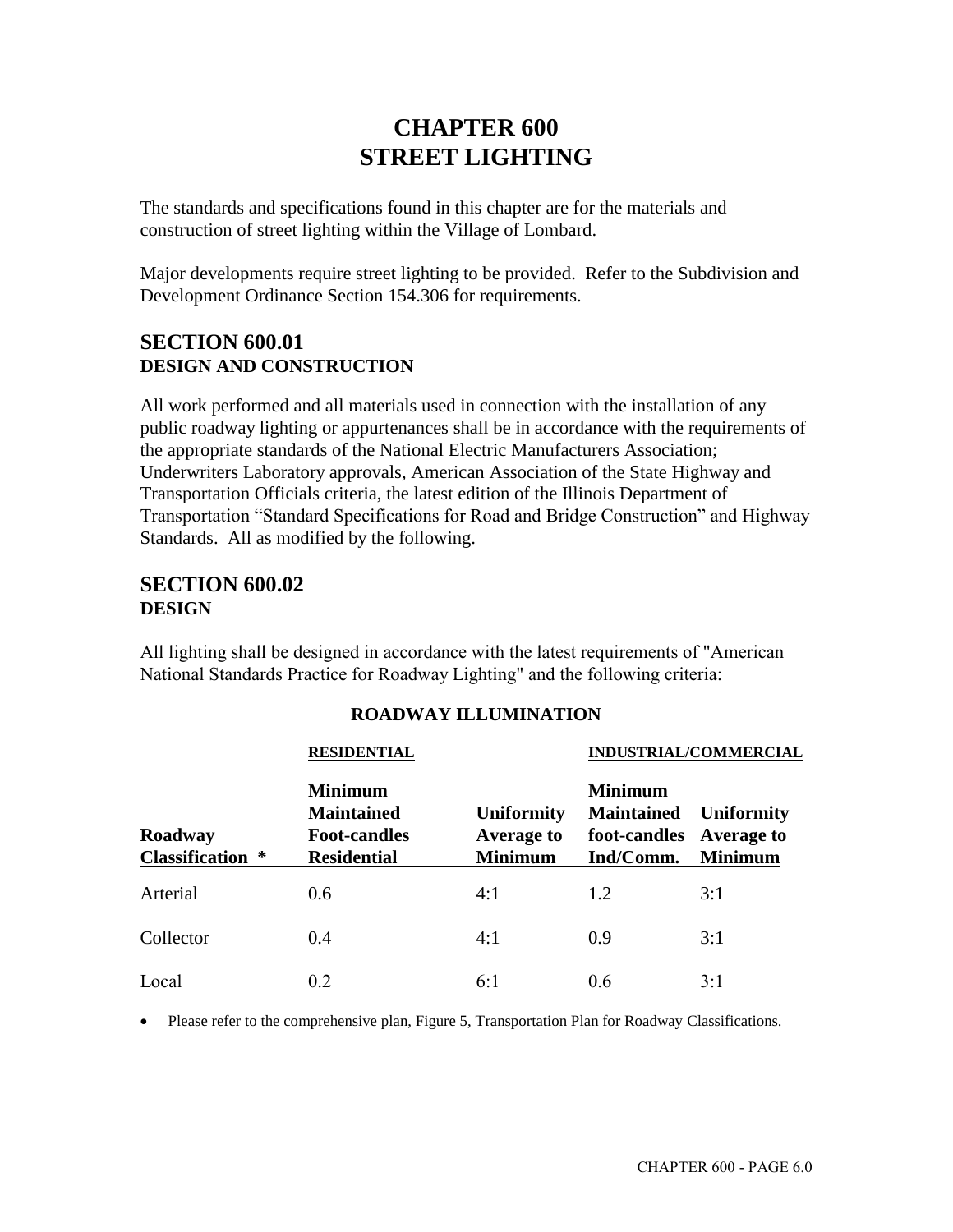### **SECTION 600.03 APPROVAL OF MATERIALS**

Electrical materials shall be new and of the type and kinds listed by the Underwriters Laboratory and meeting AASHTO criteria. Before any work is started, the contractor shall obtain written approval from the Village of Lombard Public Works Department to install materials he proposes to furnish. Thirty (30) days prior to starting construction, he shall submit the following to the Village for approval.

- A) Poles and Brackets
	- 1. Letter from the manufacturer certifying that the poles to be furnished meet the requirements of all specifications.
	- 2. Three copies of drawings showing each type of pole and bracket arm and including, for both, the types of material, dimensions, thickness of material, method of fabrication and description of details.
- B) Luminaires
	- 1. Three copies of photometric data including ISO-foot candle diagram, utilization curve, and ISO candela diagram.
	- 2. Description of ballast.
- C) Controller
	- 1. Three copies of manufacturer's descriptive and application data for: circuit breakers, cabinet, pedestal and insulating panel board.

### **SECTION 600.04 POLE**

The lighting pole shall be designed in accordance with the "Standard Specifications for Structural Supports for Highway Signs, Luminaires and Traffic Signals", by the American Association of State Highway and Transportation Officials (AASHTO), latest edition. A minimum of 80 mph design wind velocity with a 104 mph gust velocity shall be used.

The type of pole to be installed shall be determined by the Village and is dependent upon the location in the Village. The designer shall contact the Private Engineering Services Division for the appropriate type of pole.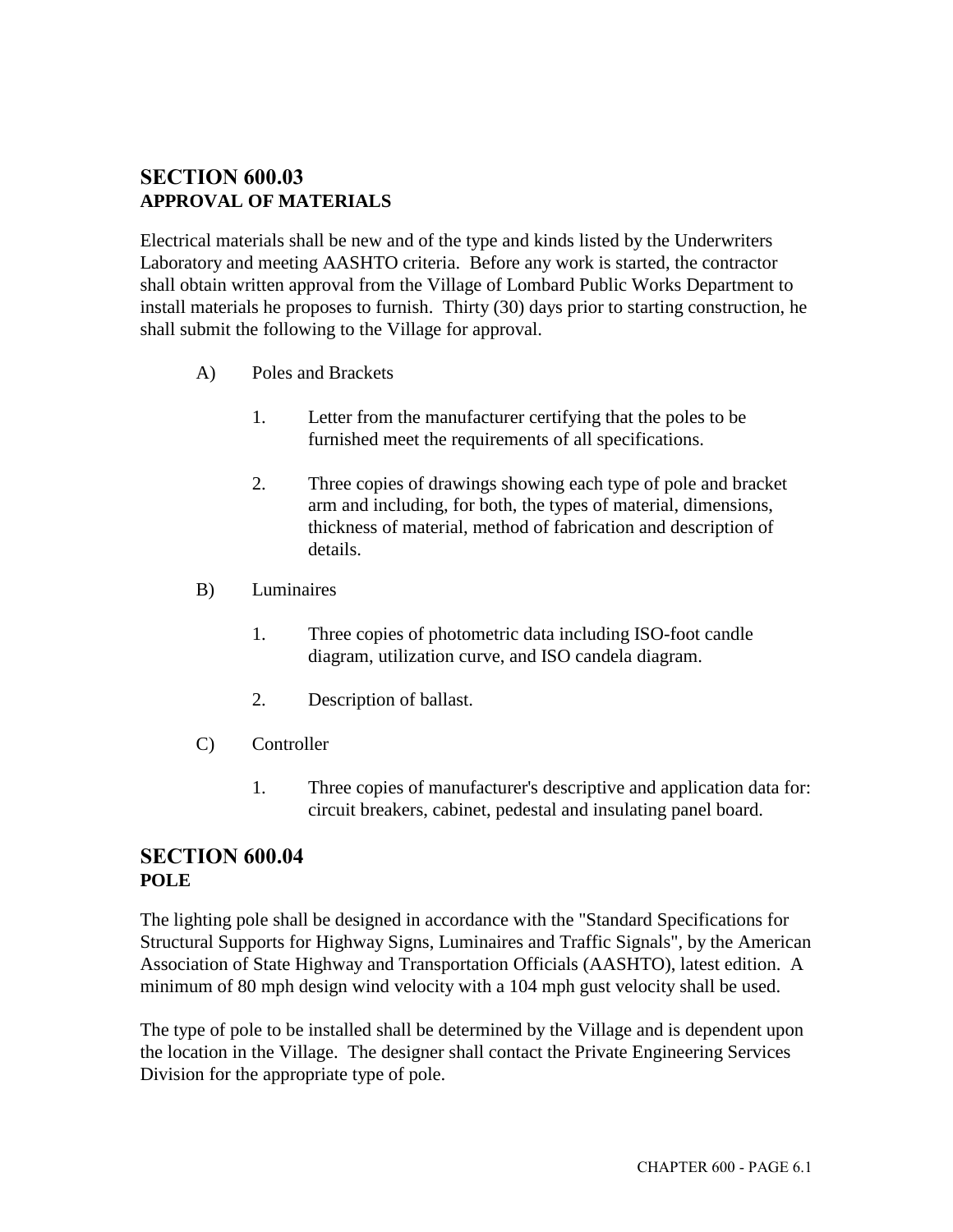Spun Aluminum poles:

- 1. Hapco Series 20 Poles W/Tapered Elliptical Arms- catalog # 21-587 30' mounting height, 28' pole height, 8' mast arm.
- 2. Hapco Series 30 poles W/Truss Arms- catalog #31-565-30' mounting height, 27'-2" pole height, 8' mast arm.

Concrete Poles:

Straight Base:

1. Centrecon Series "S" Small Octagonal pole catalog #SEO-4.3 – 14'-0" mounting height, overall pole length 18'-0", color # 113 Natural Exposed when installing either post-top luminaires. When installing Street Lighting Equipment Corp luminaires the pole needs to supply SCC aluminum tennon, for the Holophane luminaires needs a 3" OD tennon.

Flared Base:

- 1. Centrecon model VEM -4.6 octagonal as manufactured by Ameron.
- 2. Stress Crete model KS15 octagonal.

Flared base poles shall have a 15' mounting height.

Steel Poles:

- 1. T.I.F. District: Lumec Light Poles catalog #RS61A-12-BAD22.625 (2)-DR-IP-BRL- LMS5069B.
- 2. Square Tube 35' length, 7.98 X 4' tapered square light pole, W/6' mast arm.

Spun Aluminum Poles shall be equipped with the following:

- 1. Spun Aluminum poles shall have an aluminum pole cap.
- 2. A wiring handhole with a heat-treated aluminum alloy door of not less than twenty (20) square inches in area placed ten (10) to twenty (20) inches above the finished grade, or a 5-1/8" x 7-9/16" reinforced handhole with a flush-mounted, countersunk, vandalproof cover with stainless steel machine attachments or approved equal.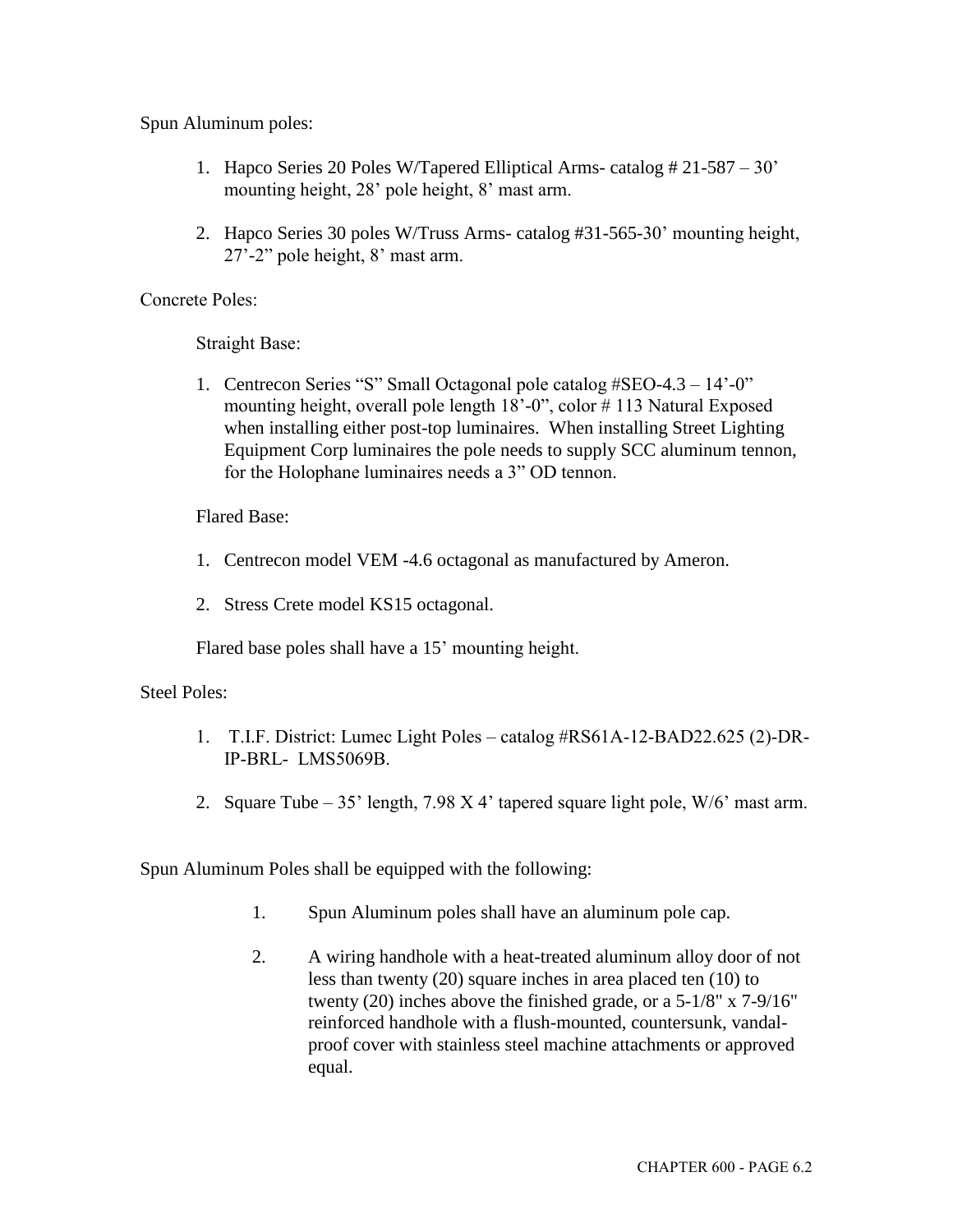Prior to erecting the poles, the contractor shall obtain written approval from the Village for the procedure he proposes to use to gauge the plumbness of the poles. Shims are not allowed in plumbing the poles. One of the following methods is recommended:

- 1. The pole shall be considered plumb when a thirty (30) inch or larger spirit level, with offsets at the top equal to the pole taper, indicates when used at eye level that the center line of the pole is within one half  $(1/2)$  inch per ten  $(10)$  feet of true vertical in any direction.
- 2. The pole shall be considered plumb when the center of the top is directly over the center of the base as determined by viewing the pole through a tripod-mounted, accurate, quality transit from two (2) angles at least sixty (60) degrees apart. Deviation shall not exceed one half (1/2) inch in ten (10) feet.

The end of the mast arm shall be level or rise not more than five (5) degrees when the pole is erect and the luminary is attached. The mast arm shall rise not more than nine (9) inches for each twelve (12) inches of span, the amount of rise being measured between the slip fitter end and the attachment at the pole of the top member. All mast arms shall be designed in accordance with the "Standard Specifications for Structural Supports for Highway Signs, Luminaries and Traffic Signals" by AASHTO.

If the manufacturer proposes that any dimensions be less than that specified , he shall submit computations showing the amount of horizontal and vertical deflection of the slip fitter end of the mast arm when the proposed pole is erect and a fifty (50) pound luminary is mounted. Static ice free and wind free conditions shall be assumed in these computations. Horizontal deflection shall not exceed 0.6% of the mounting height.

### **SECTION 600.05 POLE FOUNDATIONS**

The street light foundation shall be Class SI, Portland cement concrete with a minimum twenty-eight (28) day compressive strength of 3500 PSI, using a minimum six (6) bag mix. The foundation shall be constructed as per attached details. The foundation shall be set with the top two (2) inches above grade. The top twenty-four (24) inches shall be formed with substantial forms firmly held to accurate level and grade. These forms shall include a template for the anchor bolts and wire way. The bottom of the foundation below the twenty-four (24) inch deep form shall be placed without forms against the undisturbed earth sides of the hole. The minimum depth of foundation shall be seventytwo (72) inches below grade and meet manufacturers' minimum specifications. The depth of foundation shall be designed for the specific use.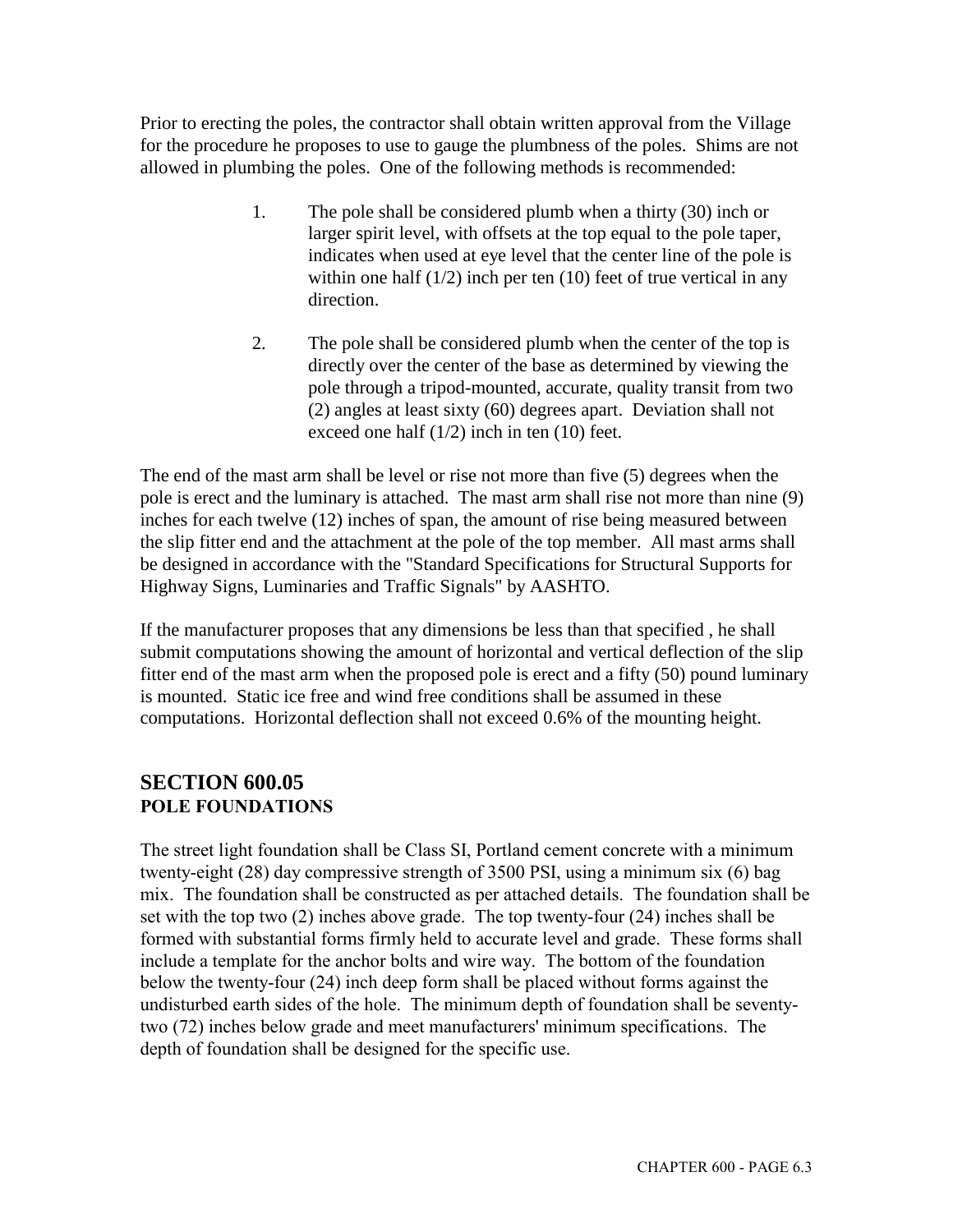The exposed portion of the foundation shall be finished smooth. The top shall be level within 1/16 inch from side to side and flat within plus or minus 1/16 inch. Shims and grout will not be permitted to plumb the pole.

The foundation shall be allowed to set and cure for seven (7) days before the pole is set, during which time the anchor bolt ends and exposed concrete shall be protected from mechanical and weather damage.

Street light foundations shall be located behind the adjacent curb in accordance with the following table unless otherwise noted:

| <b>Roadway Classification</b> | <b>Residential</b> | Indus/Comm.  |  |  |
|-------------------------------|--------------------|--------------|--|--|
| Arterial                      | $2'$ minimum       | $2'$ minimum |  |  |
| Collector                     | $2'$ minimum       | $2'$ minimum |  |  |
| Local                         | $2'$ minimum       | $2'$ minimum |  |  |

The two (2) foot offset is minimum. A greater distance may be approved which will affect the mast arm length.

### **SECTION 600.06 LUMINAIRES**

All luminaires shall be Type II unless otherwise approved, conforming to the patterns specified in 2.3.2.1 of the American Standard Practice for Roadway Lighting. Such luminaires shall have medium distribution as specified in 2.2.2 and semi-cutoff as specified in 2.4.2. of the American Standard Practice for Roadway Lighting.

The specific luminaires to be used in a particular location will be determined by the Village. The Designer shall contact the Private Engineering Services Division for the type of luminaires to be used.

Post-Top

L.E.D.

- 1. Sternberg model MS805BLED to SF 7" O.D. Tenon/ARC 30T3/PA/BK.
- 2. Lumec model (L70-001)-90W49 LED3K-GL-FC-LE3-120-SF7TN-BKTN.

#### Mast Arm Mounted

American Electric Lighting – Autobahn Series ATB2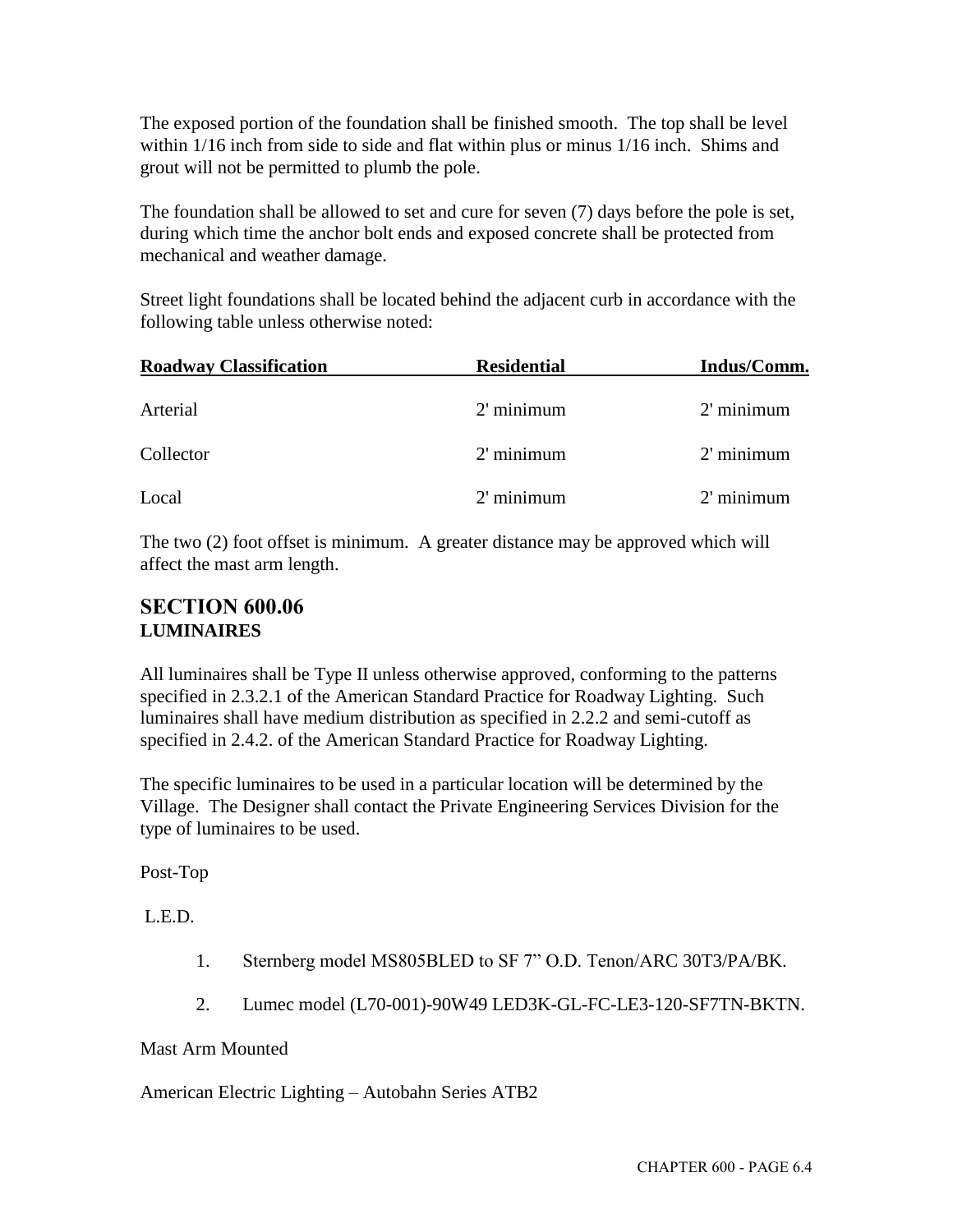#### **SECTION 600.07 GROUNDING**

Light poles shall be grounded as follow:

- 1. Direct burial pole: one 10' X 5/8" ground rod per pole.
- 2. Bolt down base and control center: one 12' X 5/8" ground cast into the foundation or base.

### **SECTION 600.08 ELECTRIC CABLE, CONDUCTORS AND CABLE DUCT**

All cable, conductor and ducts shall be new, having been manufactured within twelve (12) months of the date of installation. The duct shall be delivered in complete coils or reels with identifying Underwriter's tags and labels attached including size, type of insulation, voltage, and manufacturer's name and shall be in first class condition when installed.

Materials shall be packaged by the manufacturer and delivered with identifying Underwriter's tags and labels attached. All Underwriter's labels and tags shall be permanently removed from the reels and cartons by the Village representative for his records. None shall be returned.

Cables and conductors will be subject to inspection for acceptance as to quality, conditions, and installation during final inspection. Unit duct shall be subject to inspection for acceptance as to installation during construction. All poles within this system must contain Buss Heb AA fuse kit with Buss 1Ao512 rubber boots or approved equal.

All underground conductors and ground wire shall be # 6 AWG THW CU copper, soft and annealed and shall conform to ASTM Specification for stranded conductors. Additional modern wiring type insulations could be THWN, or THHN/THWN (dual rated) or other "W" rated wire types. All pole wiring shall be a "W" rated wire due to the outdoor environment or THHN unless dual rated. Copper conductor insulation shall be heat and moisture resistant plastic suitable for use at 90 degrees C in wet locations at 600 volts. The wiring system shall be a parallel system with minimum of three insulated conductors: black, red, and neutral-colored white, or approved equal.

All cable duct shall be NRTL listed, one and one-quarter  $(1\frac{1}{4})$  inches in diameter, with a minimum tensile strength of 2000 psi, a minimum elongation of 300 percent, a minimum dissipation factor of 0.005, and a maximum dielectric constant of 2.90 as per standard ASTM test methods for such materials. The duct must withstand the impact and bending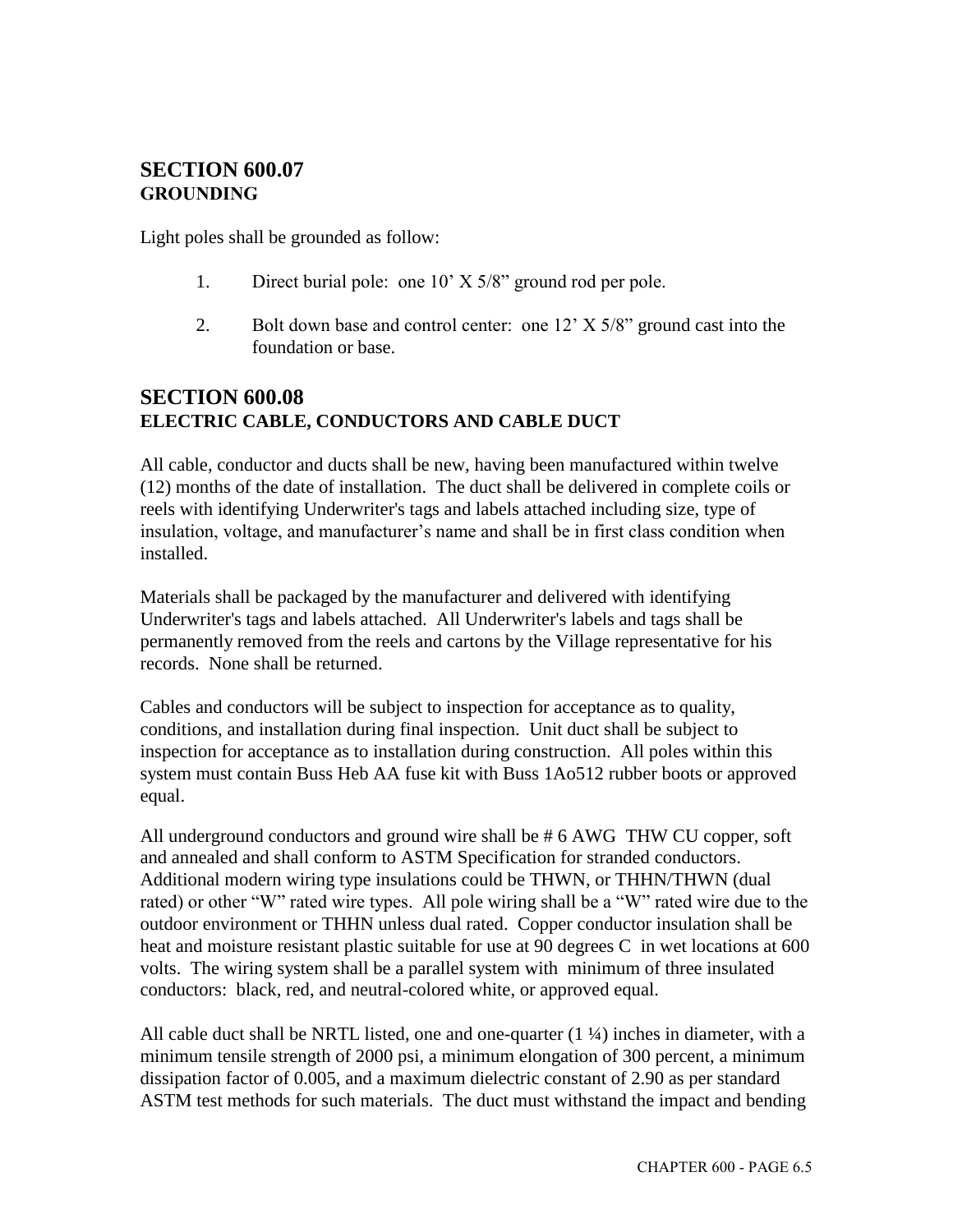stresses incidental to transportation, handling and installation at temperatures as low as minus 50 degrees F. It shall not fracture, split, or collapse by normal handling at this temperature. Cable duct shall extend into a pole until the duct and cable extend from the handhole. Slack shall be neatly folded into the cavity in such a manner as to separate the various splices and keep them as high above grade as possible. Slack shall be sufficient to withdraw the splice from the handhole not less than twenty-four (24) inches. The cables shall extend without splice into a control cabinet and terminate without splice on the terminals of the control.

#### **SECTION 600.09 CONDUCTOR SPLICES**

Splices in handholes below grade level shall be Scotch cast kits or equivalent. Splices other than in handholes are not allowed.

### **SECTION 600.10 CONDUIT**

For the following, conduit shall be pushed or trenched rigid galvanized steel (RGS) or intermediate metal conduit or HDPE Schedule 80, a minimum of two (2) inches in diameter and complying with Underwriter's Laboratories, Inc. Standard U.L. 6 and ASA specification C80-1 or approved equal, bearing an Underwriter's Laboratories label:

- 1. Street light foundation raceways.
- 2. Control cabinet foundation raceway.
- 3. All pavement crossings (to be extended two (2) feet beyond the back of curb and industrial/commercial driveways).
- 4. Street light control cabinet to Commonwealth Edison connection shall be two (2) inch rigid galvanized steel conduit.

Underground utilities of all types shall be a minimum of five feet horizontally and eighteen inches vertically from any water main, sanitary sewer and storm sewer. Electrical utilities of at least 50 Volts under a public roadway, public driveway apron or public sidewalk shall be in RGS conduit or HDPE Schedule 80 pipe approved for electrical use by a nationally recognized laboratory and buried at least 24 inches below grade per NEC Table 300.5.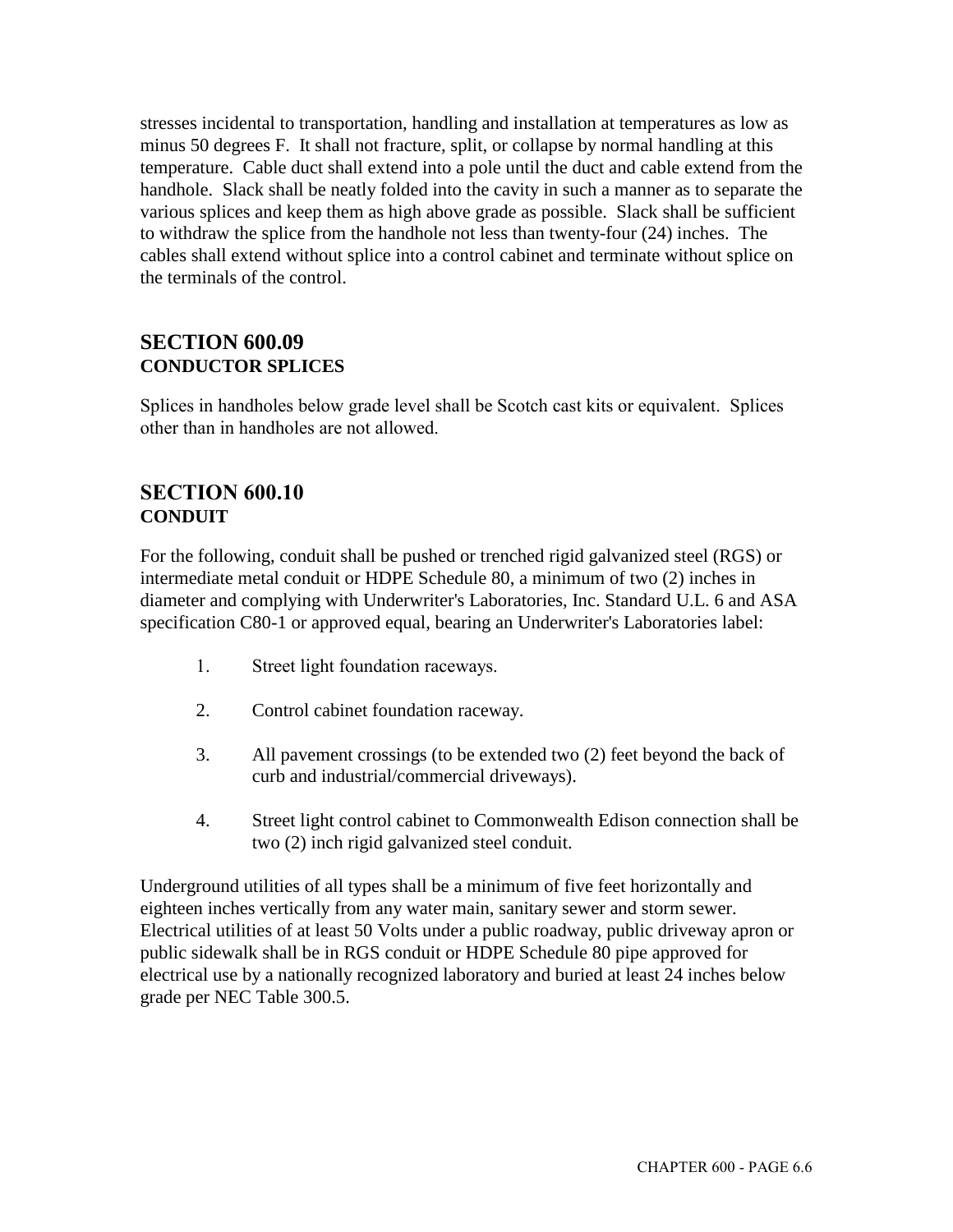| Table 300.5 Minimum Cover Requirements, 0 to 600 Volts, Nominal, Burial in Millimeters (Inches) |                                                                                                                       |          |                                  |                            |                                                                         |                            |                                                                                                                               |                   |                                                                                                                                  |                     |
|-------------------------------------------------------------------------------------------------|-----------------------------------------------------------------------------------------------------------------------|----------|----------------------------------|----------------------------|-------------------------------------------------------------------------|----------------------------|-------------------------------------------------------------------------------------------------------------------------------|-------------------|----------------------------------------------------------------------------------------------------------------------------------|---------------------|
|                                                                                                 |                                                                                                                       |          | Type of Wiring Method or Circuit |                            |                                                                         |                            |                                                                                                                               |                   |                                                                                                                                  |                     |
|                                                                                                 |                                                                                                                       |          |                                  |                            |                                                                         |                            |                                                                                                                               |                   |                                                                                                                                  | Column <sub>5</sub> |
|                                                                                                 |                                                                                                                       |          |                                  |                            | Column <sub>3</sub><br><b>Nonmetallic</b><br><b>Raceways Listed for</b> |                            | Column 4<br><b>Residential Branch</b><br><b>Circuits Rated 120</b><br><b>Volts or Less with</b><br><b>GFCI Protection and</b> |                   | <b>Circuits for Control</b><br>of Irrigation and<br><b>Landscape Lighting</b><br><b>Limited to Not More</b><br>Than 30 Volts and |                     |
|                                                                                                 |                                                                                                                       |          |                                  | Column <sub>2</sub>        |                                                                         | <b>Direct Burial</b>       |                                                                                                                               | Maximum           |                                                                                                                                  | Installed with Type |
|                                                                                                 |                                                                                                                       | Column 1 |                                  | <b>Rigid Metal Conduit</b> |                                                                         | <b>Without Concrete</b>    |                                                                                                                               | Overcurrent       |                                                                                                                                  | UF or in Other      |
|                                                                                                 | <b>Direct Burial Cables</b><br>or Intermediate<br><b>Encasement or Other</b><br><b>Metal Conduit</b><br>or Conductors |          |                                  | <b>Protection of 20</b>    |                                                                         | <b>Identified Cable or</b> |                                                                                                                               |                   |                                                                                                                                  |                     |
|                                                                                                 |                                                                                                                       | in.      |                                  | in.                        | <b>Approved Raceways</b>                                                |                            | Amperes                                                                                                                       |                   | Raceway                                                                                                                          |                     |
| <b>Location of Wiring Method or Circuit</b>                                                     | mm<br>600                                                                                                             | 24       | mm<br>150                        | 6                          | mm<br>450                                                               | in.<br>18                  | mm<br>300                                                                                                                     | in.<br>15         | mm<br>150                                                                                                                        | in.<br>6            |
| All locations not specified below                                                               |                                                                                                                       |          |                                  |                            |                                                                         |                            |                                                                                                                               |                   |                                                                                                                                  |                     |
| In trench below 50-mm (2-in.) thick<br>concrete or equivalent                                   | 450                                                                                                                   | 18       | 150                              | 6                          | 300                                                                     | 12                         | 150                                                                                                                           | 6                 | 150                                                                                                                              | 6                   |
| Under a building                                                                                | $\Omega$                                                                                                              | $\Omega$ | $\mathbf 0$                      | $\mathbf 0$                | $\mathbf 0$                                                             | $\Omega$                   | $\Omega$                                                                                                                      | $\Omega$          | 0                                                                                                                                | $\Omega$            |
|                                                                                                 | (in raceway only)                                                                                                     |          |                                  |                            |                                                                         | (in raceway only)          |                                                                                                                               | (in raceway only) |                                                                                                                                  |                     |
| Under minimum of 102-mm (4-in.) thick<br>concrete exterior slab with no vehicular               | 450                                                                                                                   | 18       | 100                              | 4                          | 100                                                                     | 4                          | 150                                                                                                                           | 6                 | 150                                                                                                                              | 6                   |
| traffic and the slab extending not less than                                                    |                                                                                                                       |          |                                  |                            | (direct burial)                                                         |                            |                                                                                                                               |                   |                                                                                                                                  |                     |
| 152 mm (6 in.) beyond the underground                                                           |                                                                                                                       |          |                                  |                            |                                                                         |                            | 100                                                                                                                           | $\overline{4}$    |                                                                                                                                  |                     |
| installation                                                                                    |                                                                                                                       |          |                                  |                            |                                                                         |                            | (direct burial)                                                                                                               |                   |                                                                                                                                  |                     |
| Under streets, highways, roads, alleys,                                                         | 600                                                                                                                   | 24       | 600                              | 24                         | 600                                                                     | 24                         | 600                                                                                                                           | 24                | 600                                                                                                                              | 24                  |
| driveways, and parking lots                                                                     |                                                                                                                       |          |                                  |                            |                                                                         |                            |                                                                                                                               |                   |                                                                                                                                  |                     |
| One- and two-family dwelling driveways                                                          | 450                                                                                                                   | 18       | 450                              | 18                         | 450                                                                     | 18                         | 300                                                                                                                           | 12                | 450                                                                                                                              | 18                  |
| and outdoor parking areas, and used only for                                                    |                                                                                                                       |          |                                  |                            |                                                                         |                            |                                                                                                                               |                   |                                                                                                                                  |                     |
| dwelling-related purposes                                                                       |                                                                                                                       |          |                                  |                            |                                                                         |                            |                                                                                                                               |                   |                                                                                                                                  |                     |
| In or under airport runways, including<br>adjacent areas where trespassing prohibited           | 450                                                                                                                   | 18       | 450                              | 18                         | 450                                                                     | 18                         | 450                                                                                                                           | 18                | 450                                                                                                                              | 18                  |

### **SECTION 600.11 CONTROL CABINET**

All lighting systems shall include a weatherproof cabinet housing the street light controls. All construction shall be in accordance with the attached details. All systems shall be 120/240 volt.

The cabinet shall be listed by a NRTL, made of aluminum or steel coated with an approved epoxy paint; have a hinged gasketed door with a flush mounted, keyed lock and the words "Street Lights" or "Lighting Controls" cast on the front; have a screened vent weatherproof opening; and shall have an adapter for mounting on a four and one-half (4 1/2) inch O.D. tubular steel post, or approved equal. A concrete foundation in accordance with the attached detail shall support a cast iron base for the post.

The cabinet shall contain the following equipment:

- 1. 100 amp service breaker.
- 2. 30 amp branch circuit breakers single or double pole.
- 3. 15 amp control breaker.
- 4. 4 circuit buss bar.
- 5. Approved contactor with operating coil.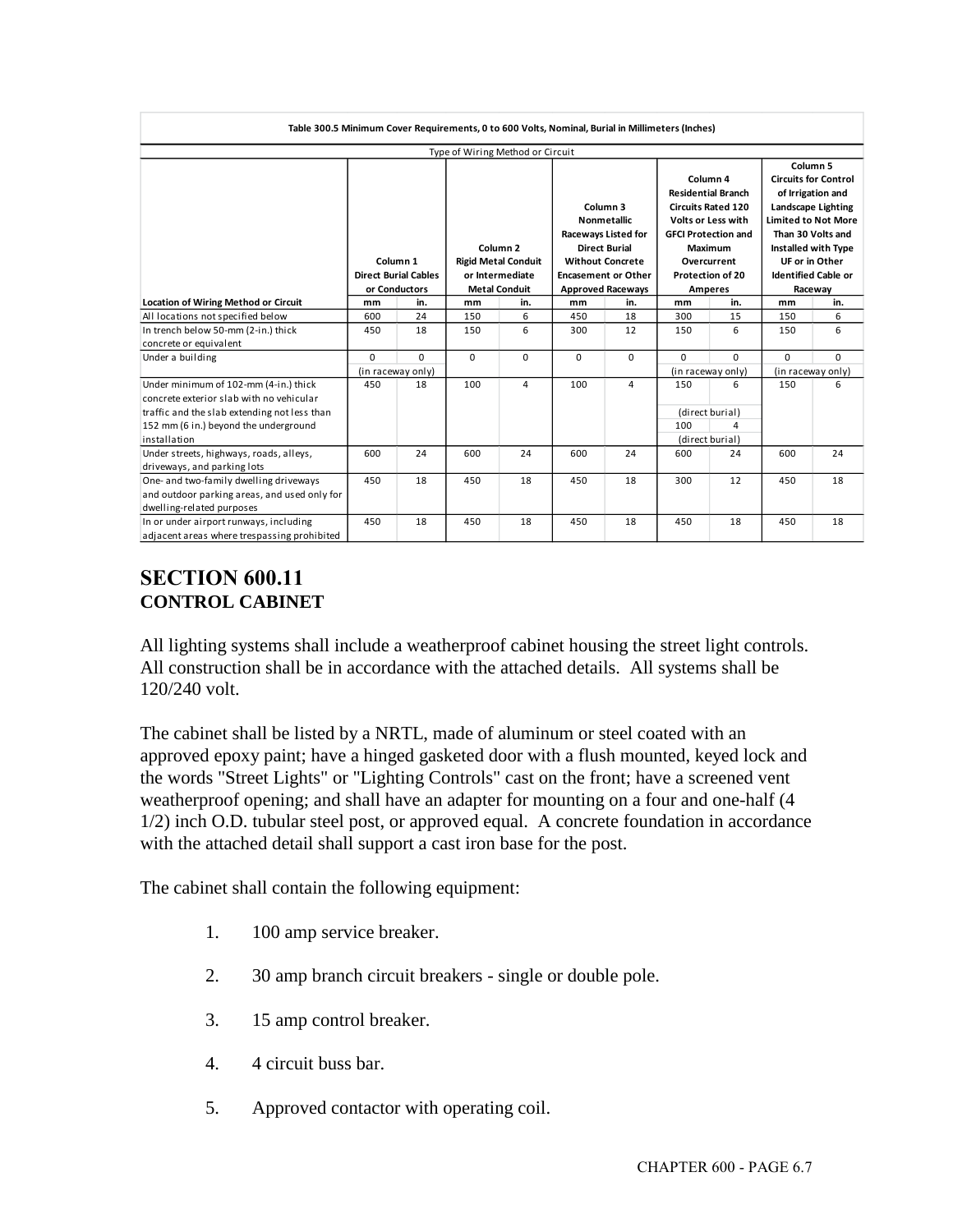- 6. Ground terminal block.
- 7. Single pole Type S3 secondary lightning arrestors.
- 8. 12 circuit buss bar (if applicable).
- 9. 15 Amp receptacle.
- 10. Single pole bypass switch.

The control cabinet shall be a Crouse-Hinds #46394, size 28 or approved equal.

The control cabinet and electrical service shall be inspected by the Building Division Electrical Inspector.

The contractor shall arrange with the local electric power company for electric service and shall bear the expense of any charges by the power company to furnish the service connection.

### **SECTION 600.12 HANDHOLE**

Concrete handholes shall be constructed at all street intersections and wherever there is change in alignment of the cable greater than twenty (20) degrees. No handhole will be required where the cable is installed with a radius of twenty (20) feet or greater.

Street lighting handholes shall be Class SI Portland cement concrete with a minimum 28 day compressive strength of 3500 psi using a six (6) bag mix. All duct shall extend into the handhole a minimum of four (4) inches with a minimum of six (6) feet of cable pulled into the handhole for splices per conductor run. All handholes shall contain hangers of an approved type for cable slack. All handholes shall contain a frame and lid with the designation "Street Lighting" cast therein.

### **SECTION 600.13 TRENCH AND BACKFILL**

All installation of the cable duct and cable between poles shall be placed in trenches six (6) inches wide and twenty-four (24) inches deep. Plastic warning tape shall be placed twelve (12) inches above the cable duct.

Inspections at each of the following stages of trench construction, and at any other stage the Village designates, are required by a Village representative.

1. Inspection of sample length of trench.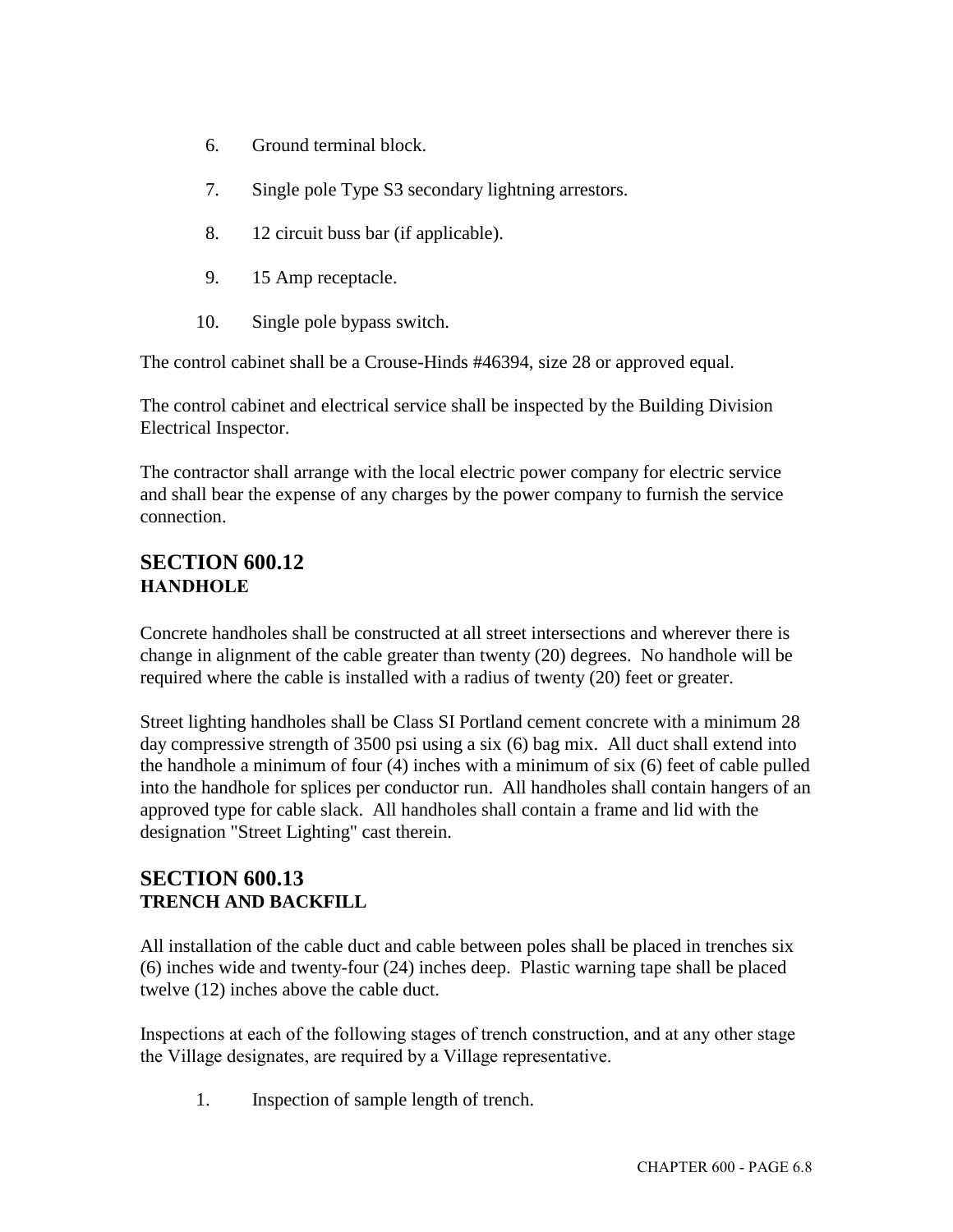2. Inspection of installed unit-duct, and conductors for sharp bends.

Where conduit enters the trench, compacted approved fill shall be placed to half-fill the opening in the conduit so that the emerging cable-duct will have a smooth bed at this critical point. If the trench depth is less than twelve (12) inches because of obstructions, the contractor shall cut a groove in such obstruction so the trench is twelve (12) inches deep. The cable-duct shall be laid in this groove and anchored to prevent floating. Where trench depth exceeds twelve (12) inches but is less than twenty-four (24) inches, the bottom shall be made smooth and free of short radius dips by filling low sections with trench backfill. The cable duct shall be installed and anchored to prevent floating. The remaining backfill shall be as specified below. Any materials excavated from the trench, which in the opinion of the Village is satisfactory backfilling material, may be used. Cinders, frozen earth, or other deleterious materials will not be permitted in the backfill. Stones shall be less than two (2) inches in any dimension.

Backfilling shall be completed as soon as possible after inspection. Backfill shall be deposited in uniform layers not exceeding six (6) inches thick loose measure. The materials in each layer shall be mechanically compacted in a manner approved by the Village.

Plowing which places all cable duct of a circuit in a single cavity so that they are not twisted, kinked, or damaged and are the specified distance below grade is an acceptable method of installation. Conduit and unit duct may also be installed by directional drilling.

### **SECTION 600.14 WIRING TEST**

The tests outlined in this section are field tests required to be performed in the presence of the Village representative. They shall be performed by the contractor's personnel and equipment. Defects shall be corrected and testing repeated until all sections of the installation are sound. Splicing or repairing of insulation below grade is not permissible except in a handhole.

All construction shall be finished when tests are made. The poles shall be erected, with ballasts and lamps in place. Trenches shall be backfilled and all connections shall be made up.

Insulation resistance shall be measured with a megger generating not less than 500 or more than 1000 volts. A multimeter is not acceptable because it applies only a few volts which will permit some insulation defects to go undetected. Erratic behavior of the megger during the test indicates an intermittent weakness which must be corrected. Only lower values indicated shall be considered or recorded.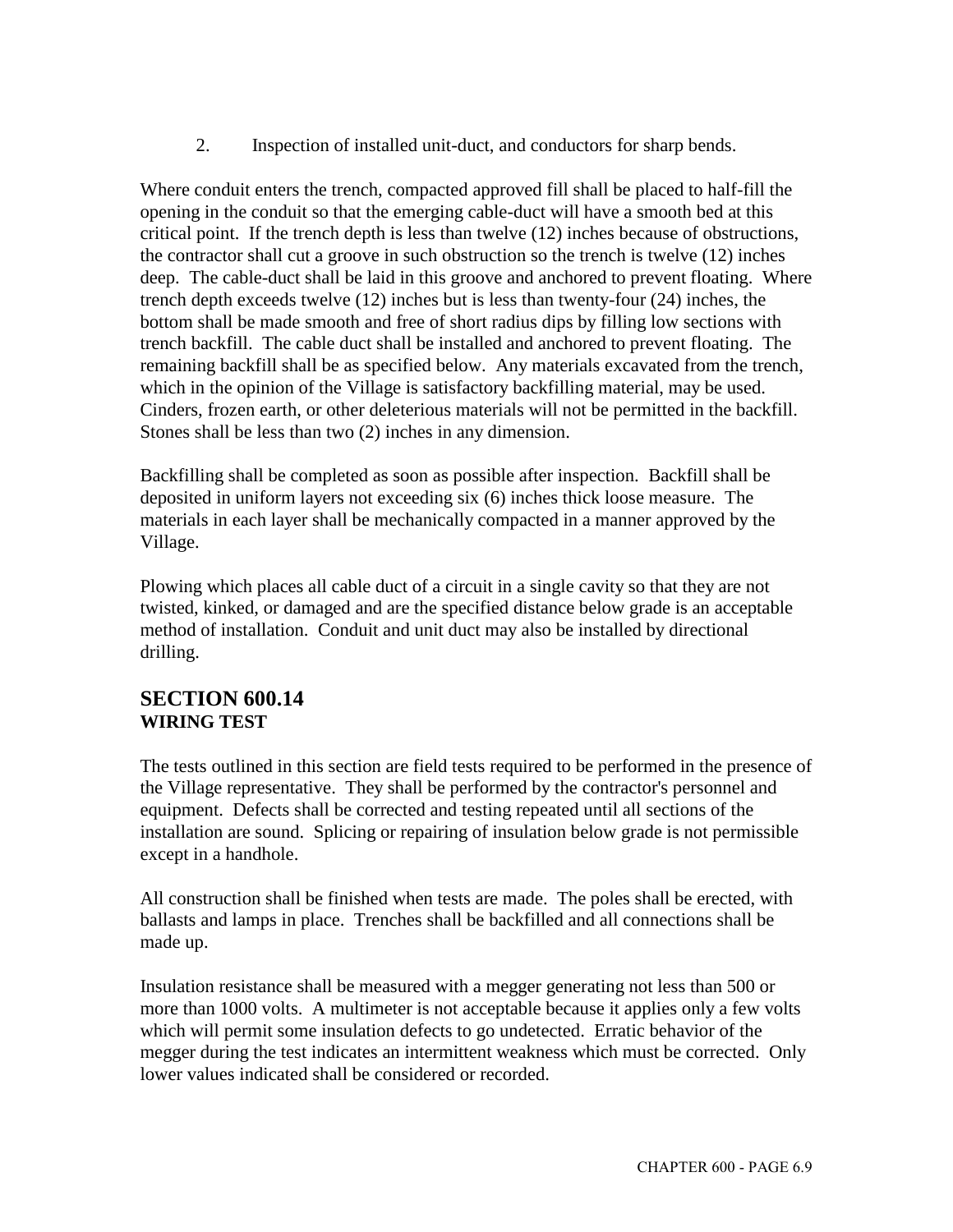The Village representative shall log the serial number and voltage rating of the megger used by the contractor. He shall then confirm the calibration of the megger by connecting the two (2) leads of the megger together so that the resistance to be measured by the megger when it is turned at full speed is zero. Unless this is true, the megger will give false readings under all other circumstances as well.

Each circuit shall be permanently tagged for identification and then tested at the control centers. The full voltage of the megger shall be applied between ground and each insulated wire in each circuit. The ground shall consist of a driven, copper-clad rod 8' x 5/8" or larger connected by #8 wire to the power company ground in the control cabinet. Circuits shall be isolated from each other by opening the circuit breakers.

The minimum acceptable resistance to ground shown by the megger shall be as follows:

|                                                 | <b>Minimum Megger</b>       |
|-------------------------------------------------|-----------------------------|
| <b>Wire Tested</b>                              | <b>Resistance to Ground</b> |
| To power source                                 | 40 megohms minimum          |
| To photocell                                    | 40 megohms minimum          |
| 1 to 2 lights connected to wire<br>being tested | 40 megohms minimum          |
| 3 or 4 lights connected to wire<br>being tested | 20 megohms minimum          |
| 5 to 8 lights connected to wire<br>being tested | 10 megohms minimum          |
| 9 or more connected to wire<br>being tested     | 5 megohms minimum           |

The megger shall be operating at full crank speed when it is read. If the needle fluctuates, the lowest resistance value shall be recorded.

If any conductor has less resistance than that shown above, it shall be rejected regardless of atmosphere, ground water, or other condition which may be alleged to be the reason. Defective cables shall be replaced and retested until satisfactory.

Voltage Regulation and Current Balance Tests: it is the purpose of these tests to confirm the design values of voltage drop and the accuracy of the installed wiring layout. The test shall be performed in the sequence given as rapidly as possible except for the five (5) minute warm up. Only one (1) voltmeter and one (1) ammeter shall be used to eliminate